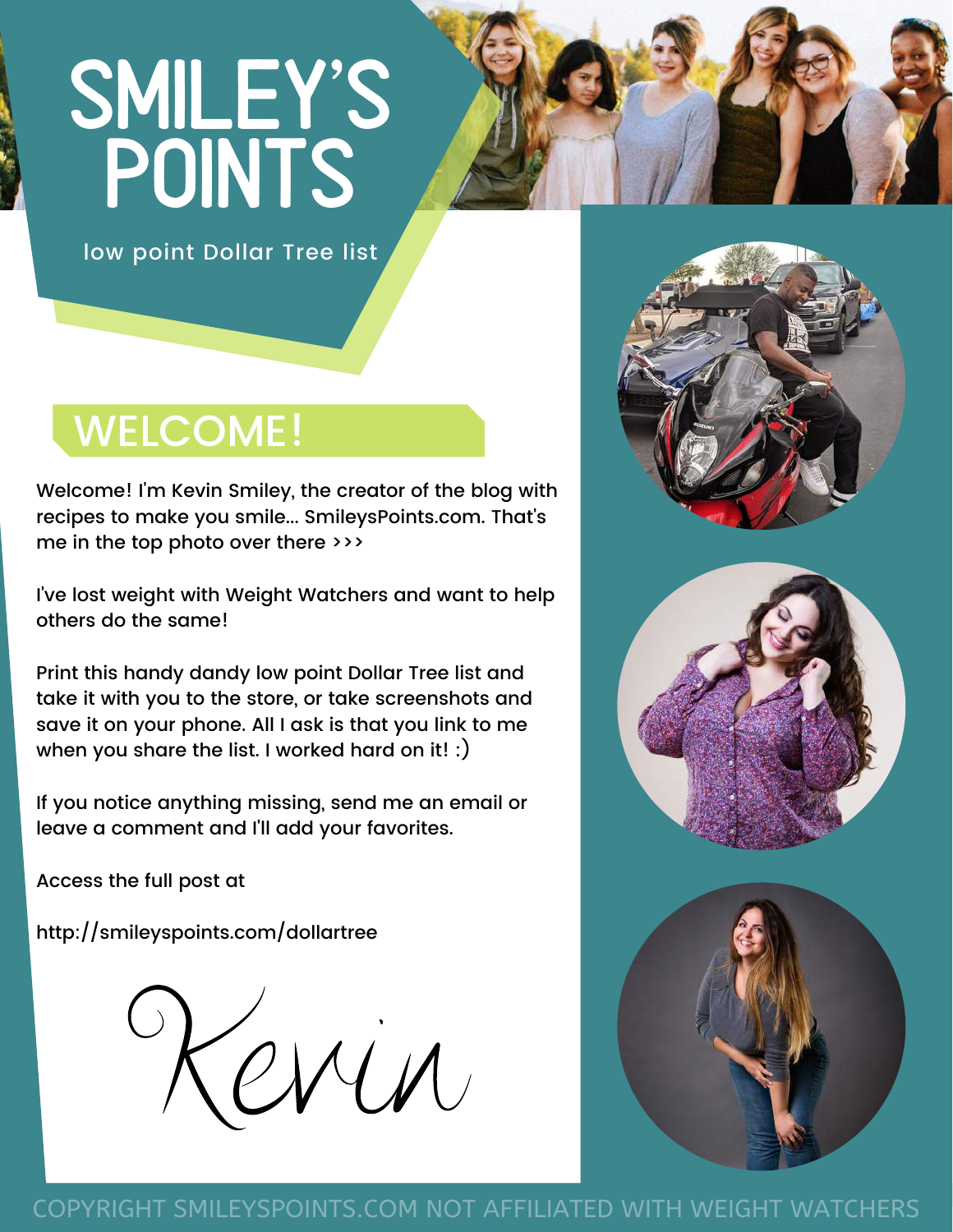# pantry staples

#### smileyspoints.com/dollartree

New Orlean's Jambalaya Rice – 1/2 cup, 6 FSP Maizada Corn Tostadas – 2 tostadas, 3 FSP Pantry Essentials Pizza Sauce – 1/2 cup, 2 FSP Bumble Bee Tuna Pouches – Lemon Pepper – 0 FSP Bumble Bee Tuna Pouches – Spicy Thai Chili – 2 FSP Nature's Own Butter Bread - 2 slices, 3 FSP

# cereals

Cinnamon Toasters  $-3/4$  cup, 5 FSP Frosted Mini Spooners – 1 cup, 7 FSP Malt o Meal Golden Puffs  $-3/4$  cup, 5 FSP Golden Foods Raisin Bran – 2/3 cup, 5 FSP Marshmallow Matey's – 1 cup, 5 FSP Birthday Cake Cookie Crisps – 3/4 cup, 4 FSP

# nuts

Imperial Nuts Cranberry Blend – 1 ounce, 5 FSP Imperial Nuts Energy Blend – 1 ounce, 5 FSP Imperial Nuts Cashew Mix – 1 ounce, 5 FSP Imperial Nuts Sunshine Blend – 1 ounce, 9 FSP Imperial Nuts Fruit & Nut Blend – 1 ounce, 5 FSP Imperial Nuts Almond Mix – 1 ounce, 5 FSP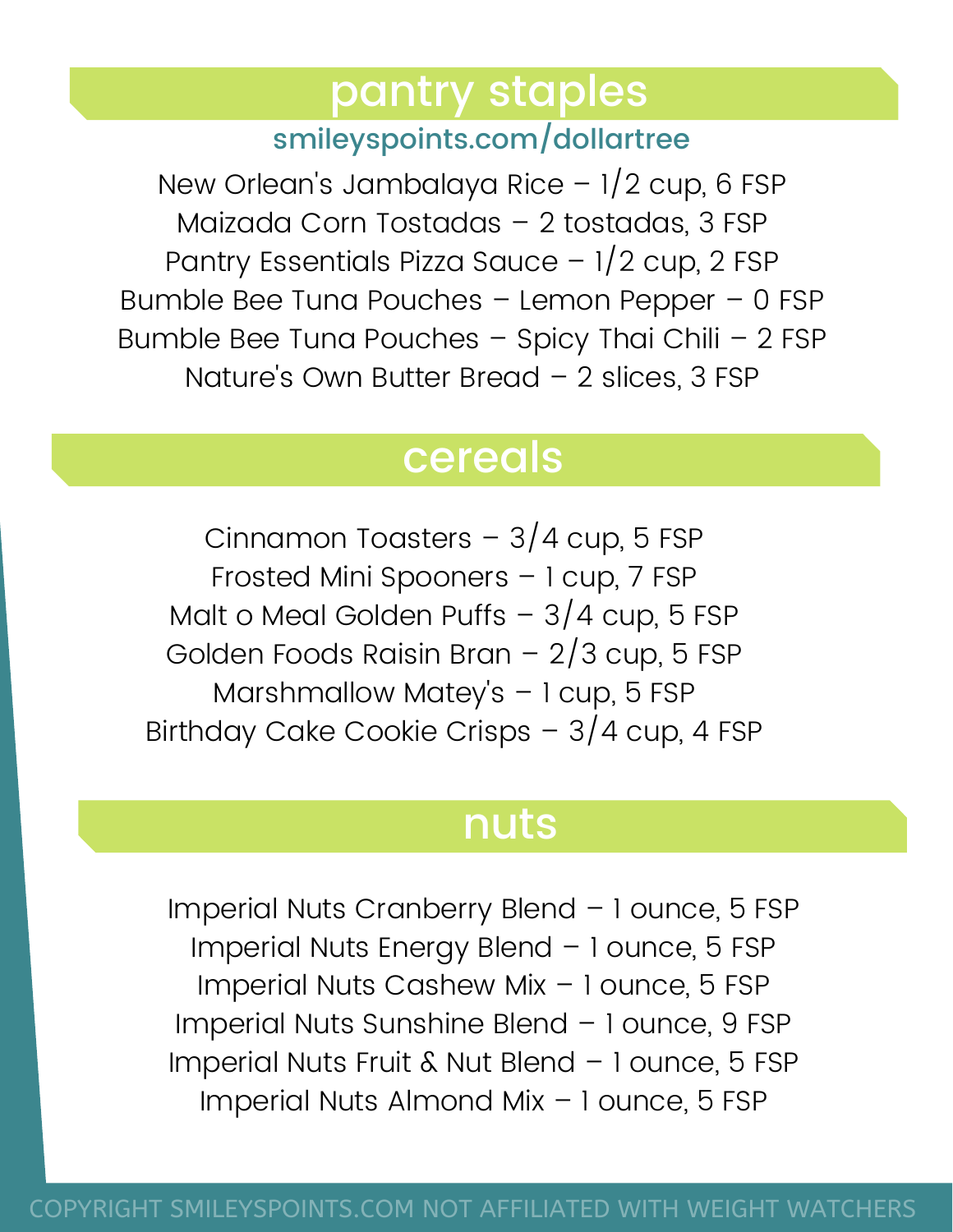# frozen & refrigerated

smileyspoints.com/dollartree

Snapp's Mac n Cheese Bites – 1 box, 9 FSP Himalaya Fresh Veggie Meatballs – 3 meatballs, 4 FSP Jose Ole Chicken Monterey Burrito – 6 FSP Pork Potstickers, without sauce – 1 potsticker, 1 FSP Chocolate Dipped Banana Slices – 4 slices, 5 FSP Baker's Best Baked Soft Pretzels – 1 pretzel, 5 FSP Jennie-o 85/15 Turkey Burgers – 6 FSP each Camillio's 7″ Pizza Crust – 8 FSP

## zero points

Dill Pickles Salsa Frozen fruit Canned veggies Sugar-Free Sweeteners and syrups Chunk tuna in water Snack Pack Sugar-Free Jell-o

# cereals

Cinnamon Toasters  $-3/4$  cup, 5 FSP Frosted Mini Spooners – 1 cup, 7 FSP Malt o Meal Golden Puffs  $-3/4$  cup, 5 FSP Golden Foods Raisin Bran – 2/3 cup, 5 FSP Marshmallow Matey's – 1 cup, 5 FSP Birthday Cake Cookie Crisps – 3/4 cup, 4 FSP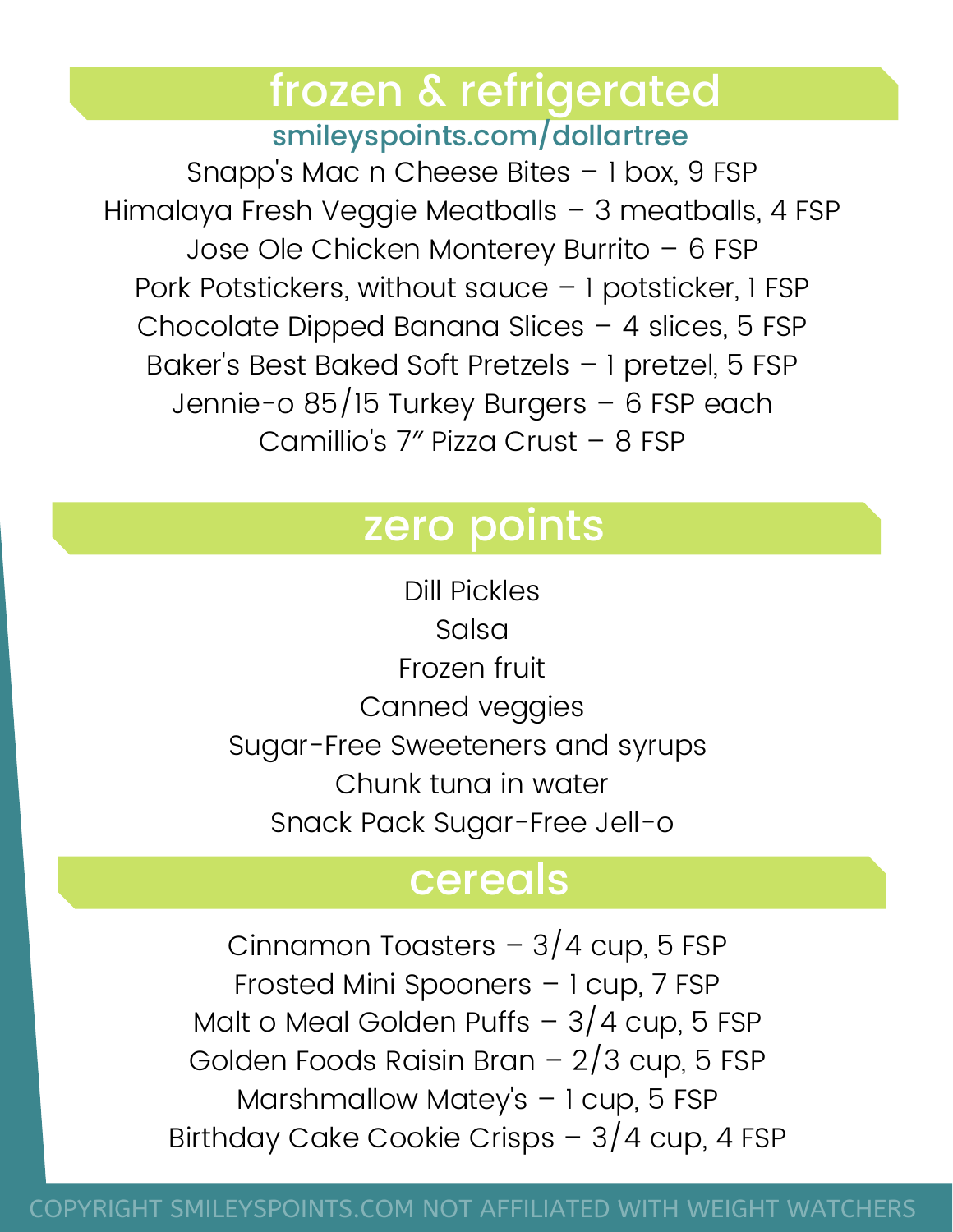# candies

#### smileyspoints.com/dollartree

Bob's Soft Peppermint Sticks – 3 FSP each Sugar-Free Peanut Butter Bars – 2 pieces, 1 FSP GoLightly Sugar Free Hard Candy Assorted – 1 FSP per serving Russell Stover SF Peppermint Patties – 1 patty, 2 FSP Sugar-Free Chic O Stick – 2 candies, 1 FSP Wiley Wallaby Red Licorice - 1 FSP each Werther's Original SF Candies – 1 candy, 0 FSP Werther's SF Caramel Apple Candies – 2 FSP per serving Chocolate Covered Marshmallow Eggs – 2 FSP each Smarties Candy Rolls – 1 FSP each Coastal Bay SF Candy Assorted Flavors – 1 FSP per serving 3 Musketeers Birthday Cake Minis – 1 FSP each Brach's Maple Nut Goodies – 1 FSP each

# cookies

Joseph's SF Peanut Butter Cookies – 3 FSP per serving Mrs. Pure's SF Butter Cookies – 5 FSP per serving Lil' Dutch Maid Old Fash. Ginger Snaps – 5 FSP per serving Baker's Batch Thins Oatmeal Raisin – 3 FSP per serving Joseph's SF Pecan Shortbread Cookies – 4 FSP per serving Keebler Fudge Stripe Cookies – mini pack, 5 FSP Teddy Bear Cookies – 13 pieces, 5 FSP Mrs. Pure's SF Oatmeal Cookies – 4 FSP per serving Bauducco SF Vanilla Wafer Cookies – 6 FSP per serving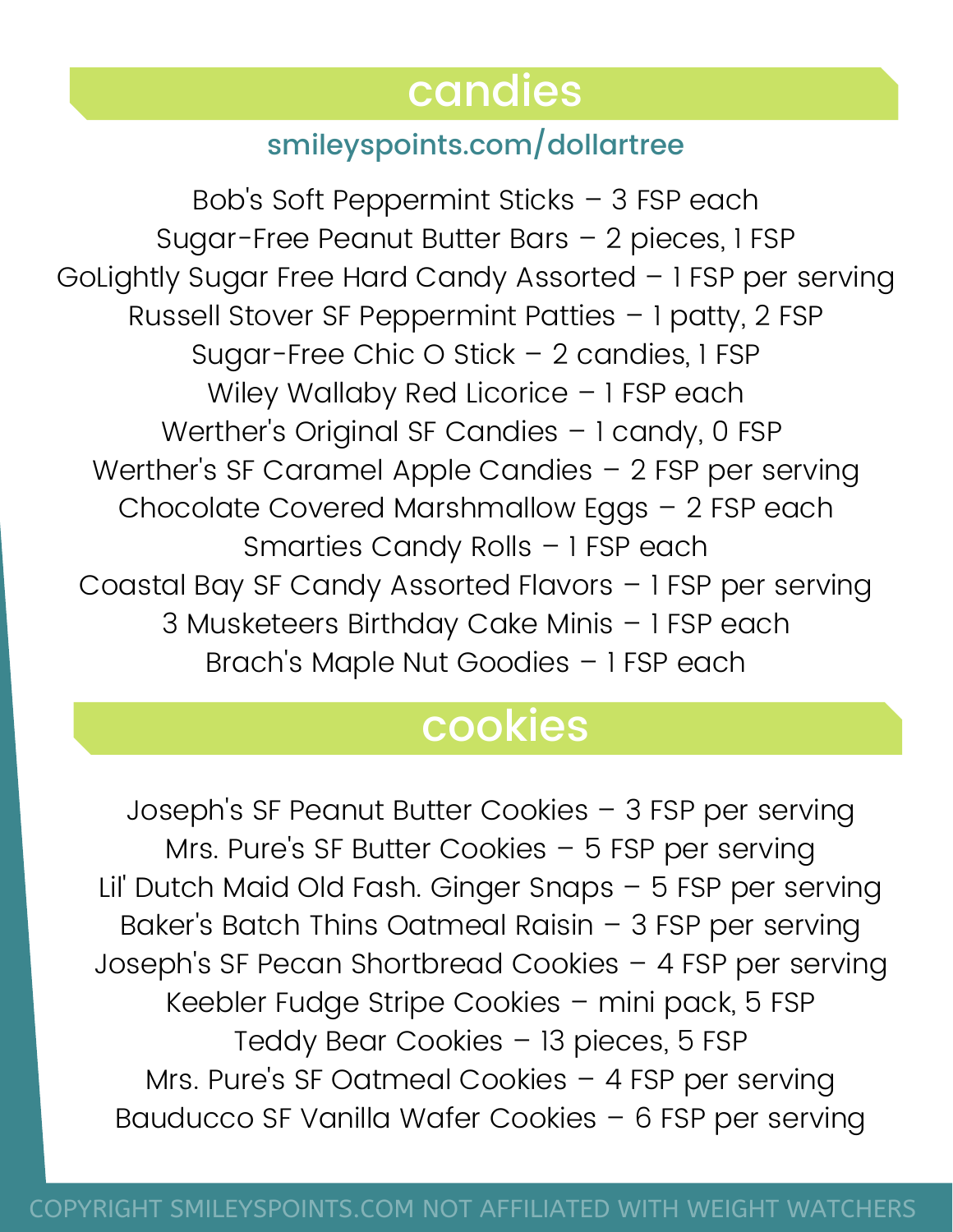## chips & crackers

#### smileyspoints.com/dollartree

Zapp's Kettle Style Chips – 20 chips, 5 FSP Snikiddy Cheddar Baked Fries – 60 fries, 4 FSP Good Health Sea Salt or Jalapeno Veggie Straws – 1 ounce/40 straws, 4 FSP Good Health Sea Salt Veggie Chips – 30 chips, 4 FSP Popcorners Kettle Corn Chips – 1 ounce, 4 FSP Popcorners White Cheddar – 16 chips, 4 FSP Boom Chicka Popcorn – 1 cup, 3 FSP (2 cups, 5 FSP) Snack Factory Pretzel Crisps - 11 pretzel crisps, 3 FSP Snack Factory Pretzel Crisps – Garlic Parmesan – 10 pretzel crisps, 3 FSP Snyder's of Hanover Mini Pretzels – 1 (1/2 ounce) bag, 1 FSP Stacy's Pita Chips, Parmesan Garlic & Herb – 9 chips, 4 FSP Baker's Harvest Garden Vegetable Crackers – 22 crackers, 4 FSP Baker's Harvest Thin Wheat Crackers – 16 crackers, 5 FSP Baker's Harvest Chicken Flavored Crackers – 15 crackers, 4 FSP Monet Original or Vegetable Crackers – 3 crackers, 2 FSP Global Brands Snack Time Mini Crackers – 8 crackers, 5 FSP Munch Rights Cheddar & Sour Cream Flavored Baked Puffs – 5 FSP per serving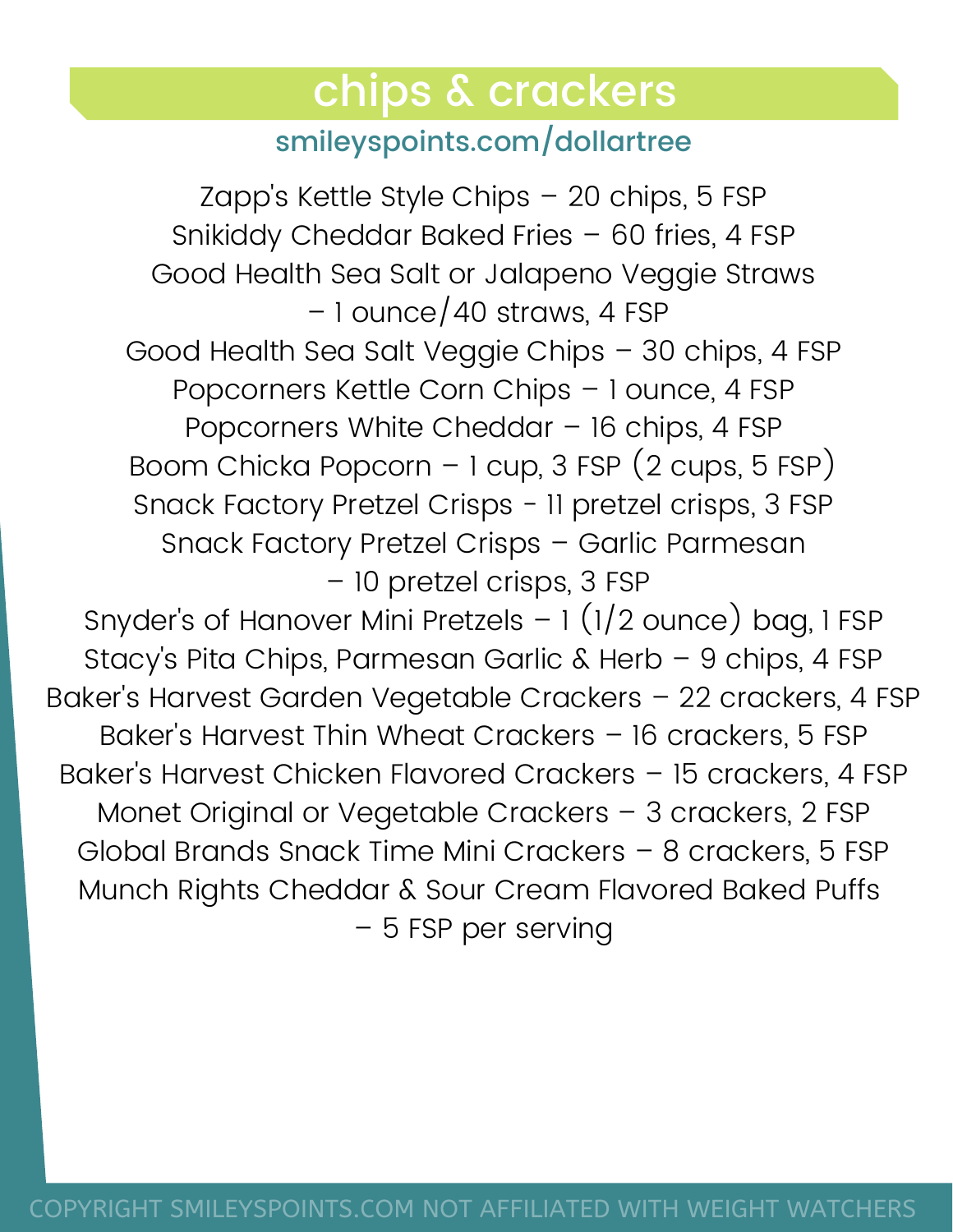### snacks

#### smileyspoints.com/dollartree

So Natural Freeze Dried Peach Slices – 1 bag, 4 FSP So Natural Freeze Dried Strawberries – 1 bag, 4 FSP Brother's All Natural Freeze Dried Apples – 1 bag, 2 FSP Nature Valley Crunchy Oats n Honey Bars – 1 bar, 3 FSP Mr. Brownie Blondie Bites – 1 brownie, 4 FSP Daddy Ray's Fig Bars – 1 fig bar, 3 FSP Mini Raisin Boxes – 3 FSP each Jr's Cheese Dip & Breadsticks or Pretzels – 3 FSP each Stauffer's Animal Crackers, Original – 16 crackers, 4 FSP Stauffer's Animal Crackers, Chocolate – 16 crackers, 5 FSP Mrs. Freshley's Pecan Twirls – 4 FSP each Fiddle Faddle – Caramel or Butter Toffee –  $2/3$  cup, 6 FSP Crunch 'n Munch Caramel Pop. w/Peanuts – 7 FSP per serving

#### here are a few helpful posts from smileyspoints.com

2020 Plan Info: What we know smileyspoints.com/2020

Portion Control Tips smileyspoints.com/portions

Zero Point Food List with carbs, calories, & fiber http://smileyspoints.com/zero

> WW not working? smileyspoints.com/alternatives